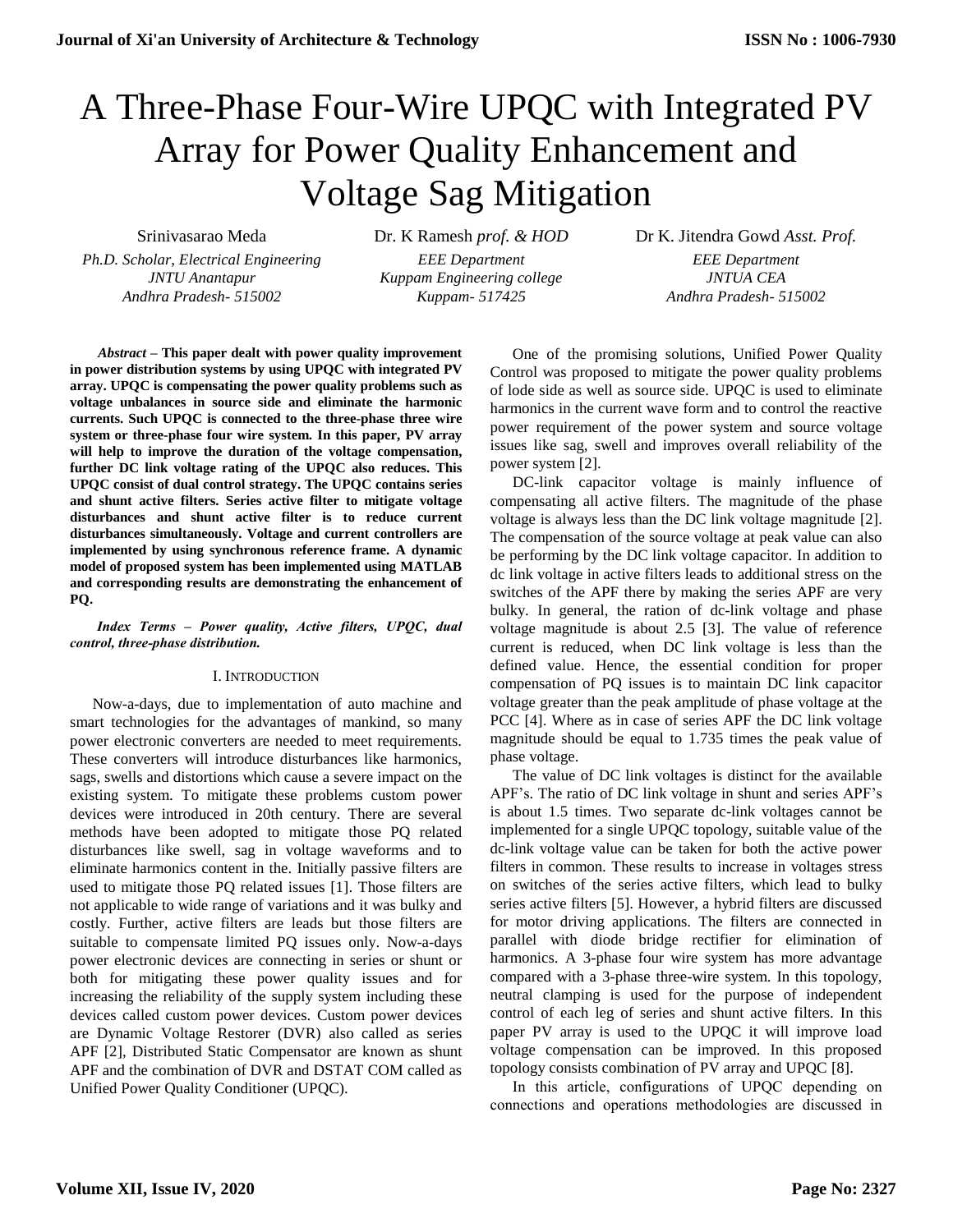section 2. The control strategy that are that is used in present are discussed in section 3, proposed system simulation model and various results are discussed in section 4, This paper concludes with suitable solutions to compensate the PQ problems which are more available.

#### II. CONVENTIONAL AND PROPOSED UPQC TOPOLOGIES.

UPQC is able to solve the power quality problems. In Fig 1, UPQC has combined configuration of shunt and series active filters with a common intermediate circuit. Series converter has able to change the harmonic part of source voltage so that the load voltage is sinusoidal and balance [1].



Fig: 1 Configuration of UPQC

The active filter has filtered and limits the harmonics from non-linear loads that the current source is sinusoidal and balance. By adding the power adjustment, without starting sensitive load and without distortion, to compensate reactive unbalanced required by the load. So that, UPQC has work in this condition to compensate shunt or series. In addition, in distribution system was recognized three-phase four wire for energy generation in the three neutral conductor station or transformers with delta-star-delta  $(Δ-A)$  at the distribution level [10].



Fig: 2 3P-4W UPQC TERM

Fig 2 shows the conventional UPQC topology was employed with three phase four wire system with neutral clamping [2, 3]. As this neutral clamping method employed independent operation of the each leg and reduced switching count when compared to the existing four leg topology with eight switching are developed [10]. In this proposed topology a series transformer is inject voltage generated by the series compensator into the gird. The use of the ripple filters to filter the generated switching harmonics from converters. The use of the shunt active filter to inject current at the PCC through inductor filter to mitigate the current harmonics and maintain constant voltage across the DC-link.

#### *A. Designing of UPQC parameters*

The proposed PV-UPQC system contains two voltage source inverters and a common DC-link capacitor act as source and a PV array, this PV array generates energy to grid as well as elimination of harmonic current in shunt active filters [6]. In this series active power filters compensate the voltage unbalances. Compare with conventional UPQC and proposed UPQC is used for an optimal value of the DC link voltage.

#### *1) Voltage Magnitude of DC-Link:*

The voltage magnitude of DC-link voltage  $V_{dc}$  depends on the per-phase voltage of the system. The DC-link voltage magnitude is 2 times of the per-phase voltage of the three phase system [13] and is shown as

$$
V_{dc} = \frac{2\sqrt{2}V_{LL}}{\sqrt{3}m}
$$
 (1)

Here, m is modulation is taken as 1 and *VLL* is the grid

voltage value. Line voltage value is 415V, magnitude value of DC-bus voltage is 677.7V the DC-bus voltage is set to be 700V (approx). Which is almost 2 times of the per-phase voltage value of the system.

*2) DC-Bus Capacitor Rating:* The size of the DC-link capacitor is depend on the power requirement and also DC-bus voltage level. Energy balancing equation for a DC-bus capacitance is given by [13].

$$
C_{dc} = \frac{3K_{ka}V_{ph}I_{sh}t}{0.5X(V_{dc}^2 - V_{dc1}^2)}
$$
  
= 
$$
\frac{3X0.2X1.5X239.6X34.5X0.003}{0.5X(700^2 - 677.77^2)}
$$
  
= 2200mf (2)

Here  $V_{dc}$  is the average DC-bus voltage,  $V_{dc1}$  is the lowest required value of DC-bus voltage, a is the over load factor,  $V_{p<sub>h</sub>}$  is the per-phase voltage, t is the minimum time required for study value after a disturbance,  $I_{s_h}$  is per-phase current of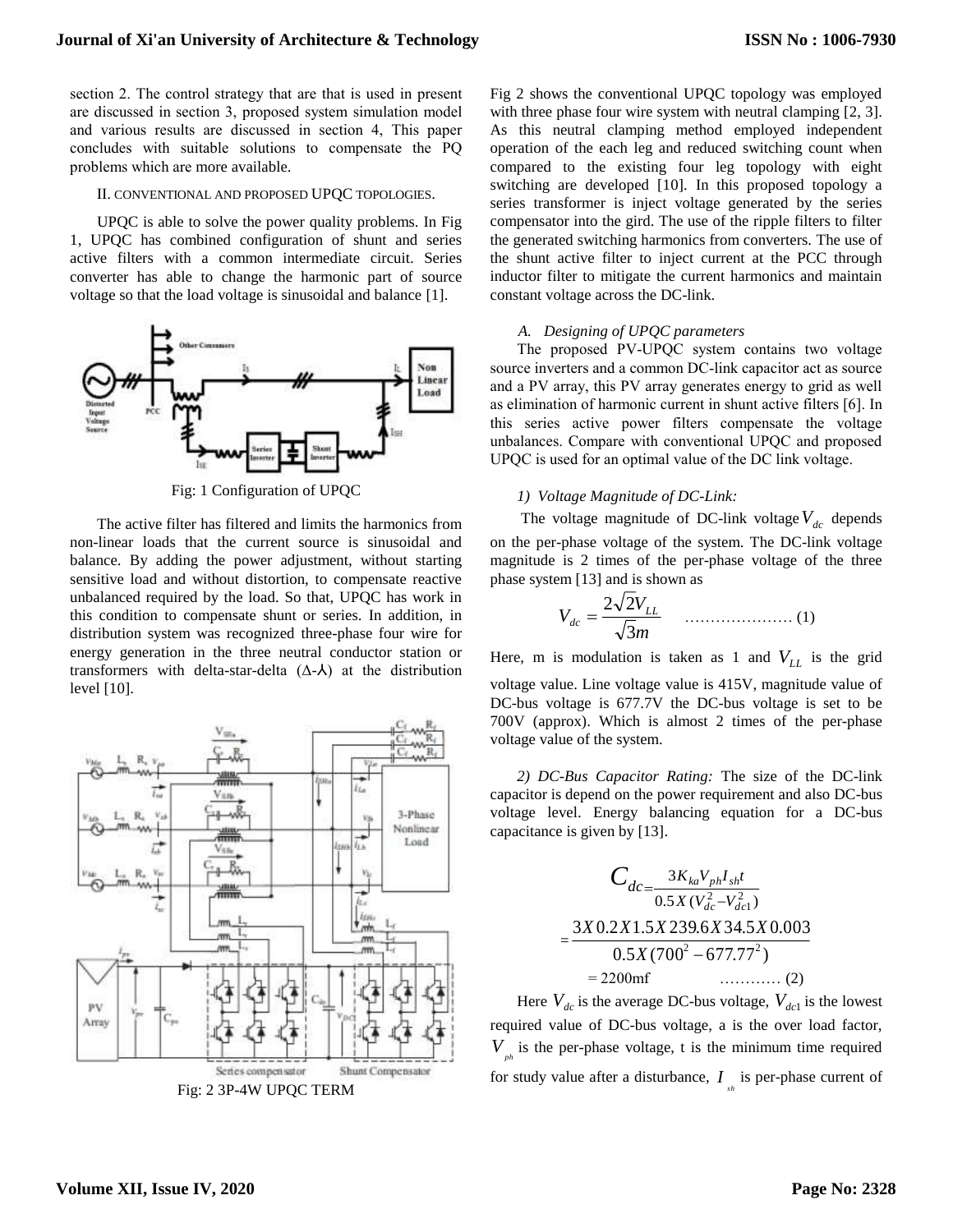shunt compensator, k factor considers in energy during dynamics.

*3) Interfacing Inductor for Shunt Compensator:* The rating of interfacing inductor of shunt compensator depends upon the current ripples, switching frequency and DC-link voltage value. The equation of interfacing inductor is given by,

$$
L_{f} = \frac{\sqrt{3}m}{12f_{sh}I_{cr,pp}}V_{dc}
$$

$$
L_{f} = \frac{\sqrt{3}X1X700}{12X1.2X10000X6.9} = 1 \text{mh} \qquad \qquad (3)
$$

Where, m is modulation depth, a is pu value of maximum overload, fsh is switching frequency, Icr,pp is inductor ripple current, it is considered as 20% of rms phase current of shunt compensator. Here, m=1, a=1,  $f_{sh}$ =10khz,  $V_{dc}$  = 700 $\nu$ . The value is approximately 1mh.

#### III CONTROL OF PV-UPQC

The main control of PV-UPQC is the shunt compensator and the series compensator. The shunt compensator mitigates the power quality problems at load side such as load current harmonics and reactive power compensation. In this proposed PV-UPQC, additional function of shunt compensator is to supply the power from PV array [2, 6]. The shunt compensator supplies power from PV-array by using hysteresis current control. The series compensator mitigates the power quality problems at grid side such as voltage sags/swells by adding additional voltage in phase with grid voltage.





In this work, unbalanced and distorted load currents at load side, these currents are flowing through the feeder and make the voltage unbalanced and distorted at terminal. The series active filter makes the balanced and sinusoidal voltage at the PCC. In this case, the voltage contains switching frequency components and it contains some distortion. By using terminal voltage for generating shunt filter current reference [14]. The expression for the reference currents are given by equation (4). In this equation,  $P_{\text{large}}$  is the average load power,  $P_{loss}$  denotes the switching loss and ohmic loss in actual compensator voltage PI controller. The term  $\varphi$  is the described phase angle between source voltage and current.

$$
i_{fa}^{*} - i_{la} - i_{sa}^{*} = i_{la} - \frac{V_{la1}^{+} + \Gamma(V_{lb1}^{+} - V_{lc1}^{+})}{\Delta_{1}^{+}} (P_{lavg} + P_{loss})
$$
  
\n
$$
i_{fb}^{*} = i_{1b} - i_{sb}^{*} = i_{lb} - \frac{V_{lb1}^{+} + \Gamma(V_{lc1}^{+} - V_{lat}^{+})}{\Delta_{1}^{+}} (P_{lavg} + P_{loss})
$$
  
\n
$$
i_{fc}^{*} = i_{lc} - i_{sc}^{*} = i_{lc} - \frac{V_{lc1}^{+} + \Gamma(V_{la1}^{+} - V_{lb1}^{+})}{\Delta_{1}^{+}} (P_{lavg} + P_{loss})
$$
 (4)

In this algorithm gives balanced source current after compensation of unbalanced and distorted supply. The series active filter reference voltages are as,

$$
V_{\text{drri}}^* = V_{li}^* - V_{\text{ri}}
$$
  
 $i = a, b, c \dots (5)$ 

Here,  $V_{li}^*$  as the desired load voltage in three phases, and  $V^*_{\text{drri}}$  is represents the reference series active filter voltage.

The equation for current due to PV array as,

$$
I_{\text{pvg}} = \frac{2}{3} \frac{P_{\text{pv}}}{V_s} \qquad \dots \dots \dots (6)
$$

 $P_{pv}$  is the pv array power and  $V_s$  is the magnitude of the PCC voltage.

In this hysteresis current control is works on feedback loop, generally in two level comparators. Once the reference parameters and the actual parameters are obtained. Voltage source inverter switches are generally used hysteresis current control method [14]. When the error limit exceeds the switching command tolerance band " $\pm h$ ". Usually, the predictive controllers and hysteresis controllers have the more advantageous of peak current limiting capacity and other merits such as extremely good dynamic performance, simplicity in implementation and from independent load parameter variation. The drawback of this hysteresis method is switching frequency of control is highly dependent on the AC voltage and changes it.

The switching commands for the VSI switches are generated from the hysteresis band current control method [11]. Hysteresis current controller is based on a feedback loop with two-level comparators. The switching commands are issued whenever the error limit exceeds a specified tolerance band "±*h*". The hysteresis controller has the advantages of peak current limiting capability, extremely good dynamic performance, and easiness in implementation and independence from load parameter variations. The major disadvantage of the hysteresis band controller is the converter switching frequency is highly dependent on the AC voltage and varies with it.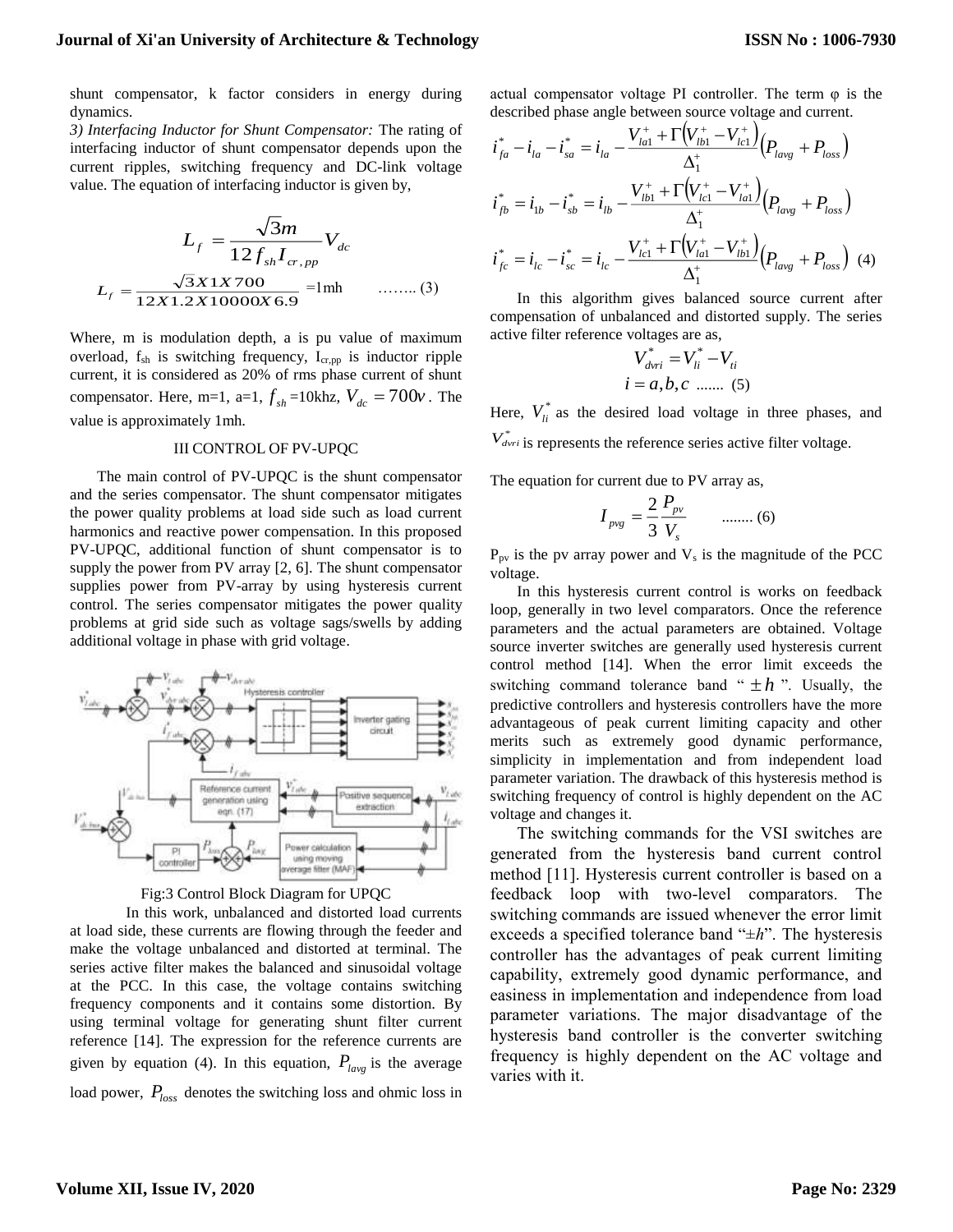# **Journal of Xi'an University of Architecture & Technology**

| <b>SYSTEM PARAMETERS</b>     |                                                        |
|------------------------------|--------------------------------------------------------|
| System parameters            | Experimental values                                    |
| System voltages              | 230 V (line to neutral), 50 cycles/sec                 |
| Feeder impedance             | $Rs = 1 W$ ; $Ls = 10 mH$                              |
| Non-linear load              | 3-f full bridge R-L load 150 W and<br>$300 \text{ mH}$ |
| Shunt APF parameters         | $Cdc = 2200$ mF, $Lf = 26$ mH, $Rf = 1$<br>O           |
| Series APF parameters        | $Cse = 80$ mF, Lse = 5 mH and Rsw =<br>$1.5 \Omega$    |
| Injection transformer rating | 1:1, 100 V and 700 V                                   |
| PI controller gains          | $kp = 6$ , $ki = 5.5$                                  |
| Hysteresis band parameters   | $h1 = \pm 0.5$ A, $h2 = \pm 6.9$ V                     |

TABLE 1

A three-phase four-wire supply with a neutral clamped topology is connected to several non-linear loads such as DC motor, induction motor, three-leg diode bridge rectifier and three-leg RL-load. Series and shunt APF are triggered using hysteresis controller. The hysteresis controller senses unbalances in the source voltage and injects the required voltage in phase or out of phase. Corresponding output voltage and current waveforms are plotted.



Fig: 4 Simulation circuit of the proposed UPQC topology with PV array

A 3-phase 4-wire UPQC with integrated PV array is connected to non-linear loads of DC-motor, induction motor, 3-leg diode bridge and three-leg RL-load. Series and shunt active filters are designed by using hysteresis controller. In this hysteresis controller detect the unbalanced source voltage and then inject the required voltage in phase or out of phase corresponding output voltage and current waveforms are plotted. By using this topology the DC-link voltage has been reduced from 1060 to700V.



Fig 5: source voltage waveform before compensation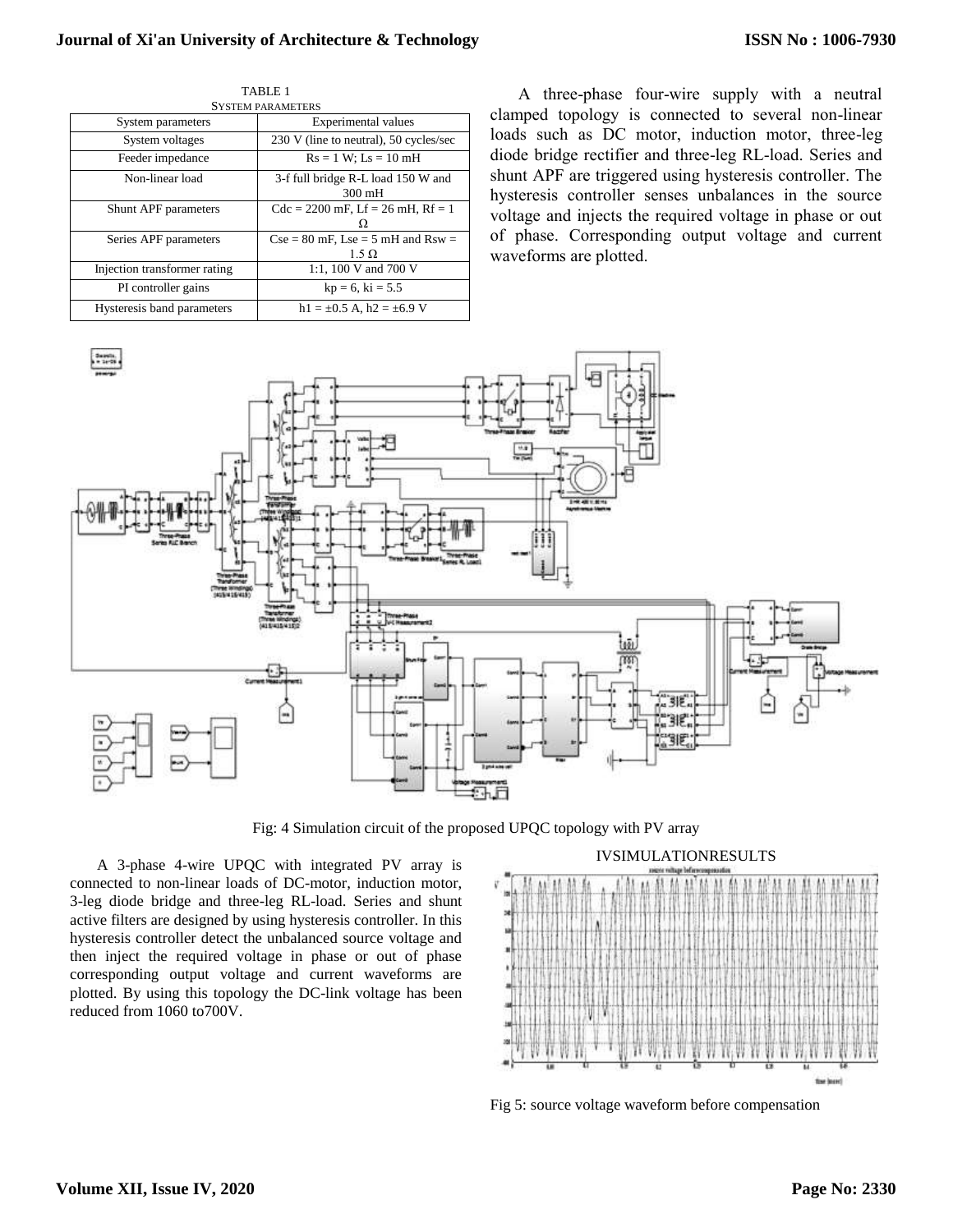In this Fig 5shows voltage unbalance occurred in 0.1 msec to 0.15 msec due to the sudden switching from the non-linear loads.













Fig 9: Source current waveform after the elemination of hormonics





The simulation results with this proposed topology are shown in above figs. The value of the capacitor  $(C_f)$  in the shunt active filter is to be 2mf, and the total dc bus voltage is maintained 700V. The voltage across the capacitor gives to the DC-link voltage are injected the compensated current at the PCC.

### V CONCLUSION

In this article, the proposed 3-phase 4-wires UPQC topology with PV array is compensate the voltage sag and harmonic mitigation in load side as well as souse side. The design of  $C_f$ , which eliminates and to maintain a common dclink voltage value for both shunt and series active filters is discussed with the PV array with proposed UPQC system and the results are improving the voltage unbalances for a longer duration of time. A 3-phase 4-wire system with neutral clamping topology has developed for independent operation of the active filters is achieved. This proposal was approved